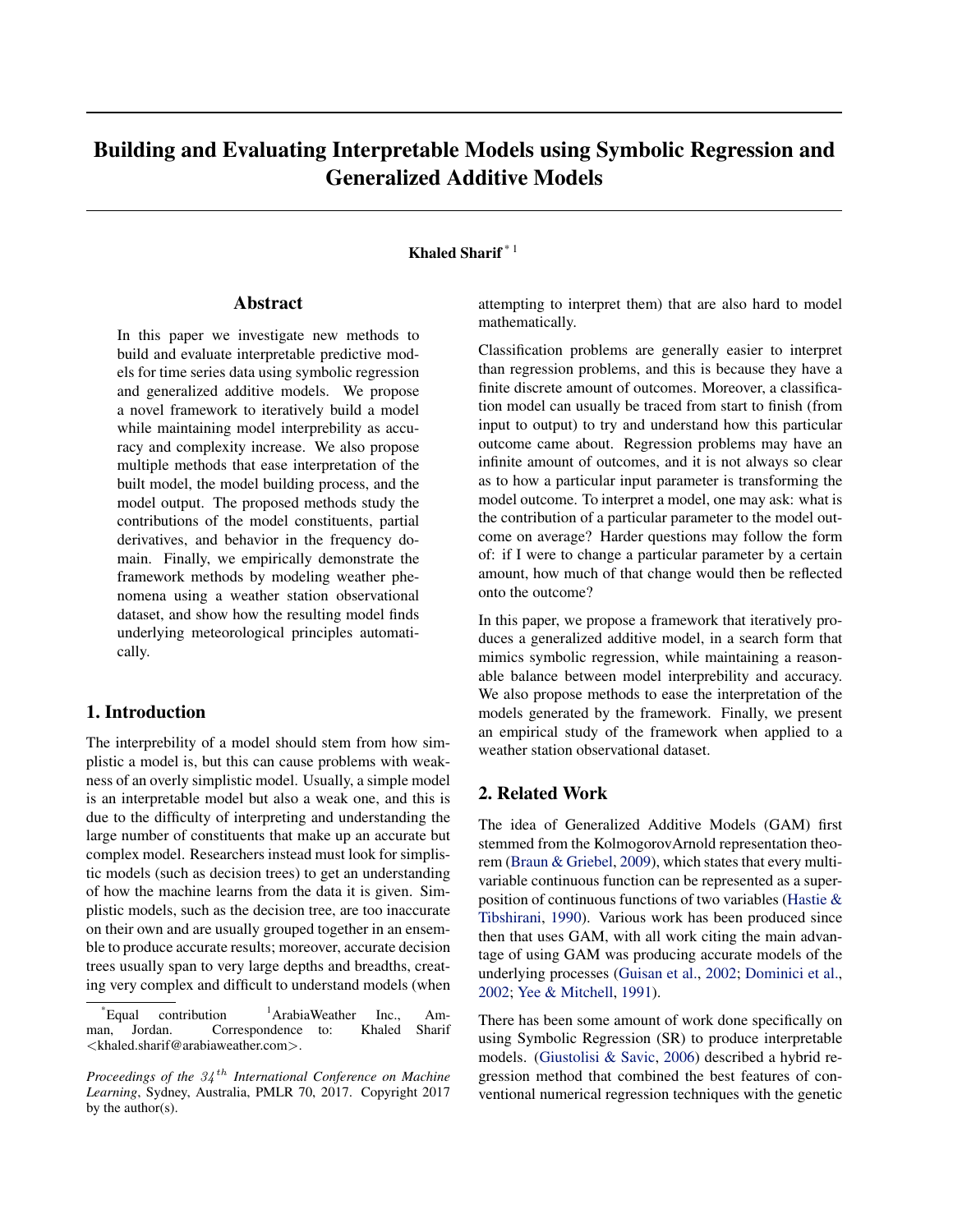programming SR technique; in it they described three different types of models: white, black, and gray box models. White-box models are based on first principles (such as physical laws), known variables and known parameters, whereas black-box models are systems for which there is no prior information available. The method they propose tries to form a gray-box model, which is a conceptual model whose mathematical structure can be derived through conceptualization of physical phenomena or simplification of complex existing models. The authors also list some challenges of traditional SR methods: these include the large number of evolutionary parameters to tune, the complexity of the generated symbolic models, and the difficulty of interpreting the tree structure that the traditional SR method produces.

[\(Affenzeller et al.,](#page-4-0) [2014\)](#page-4-0) discussed the existing scrutiny for traditional models and how SR attempts to solve this through complex non-linear white-box models (as discussed earlier) in an attempt to gain an understanding of the underlying processes. They again raise similar problems with genetic programming based SR, citing code bloat, occurrence of non-functional code segments, and genetic drifts in the search process that lead to vastly different models when the search is rerun.

## 3. Building an Interpretable Regressive Model

The proposed method to build a regressive predictive model is to start building it with simplistic mathematical blocks, and through symbolic regression techniques increase the complexity of those blocks until the final model as a whole has both sufficient accuracy and is simplistic enough to be easily interpreted. This method allows for reasonable interpretation of the model because it is displayed to the interpreter as a series of successive additions to the model by the symbolic regression framework.

#### 3.1. Generalized Additive Model Formation

The generalized additive model proposed by the framework is composed of multiple separate constituents, of which the basic form is represented by the equation below.

$$
x_0f(ax_1+x_2)+x_3
$$

This form was chosen because of its simplicity (the function in question can be a sine, cosine, exponential, etc.) and is thought to be a "building block" from which highly complex models can be built from. Assuming the function in the constituent is easily differentiable, finding the coefficients in the equation that best fit the model to the output is done by using the Gradient Decent (GD) method [\(Mandic,](#page-4-0) [2004\)](#page-4-0). Put simply, the GD method is the process of updating a set of parameters (in our case, all constituent coefficients) in an iterative manner to minimize an error

function (in our case, the difference between the sum of the constituents and the actual data set). To demonstrate this method, consider a model with only one constituent. In order to find the coefficients of the constituent, we must solve the following equation.

$$
x_0 f(ax_1 + x_2) + x_3 = b
$$

To start, we rearrange the equation to form the function  $G(X)$ , which is the square difference between the sum of constituents and the desired output.

$$
G(X) = (-b + x_0 f(ax_1 + x_2) + x_3)^2
$$

In which  $X$  is a vector representing all our coefficients, from  $x_0$  to  $x_n$ . Throughout our search for the function global minimum, we will create successive iterations of  $X$ , and to simplify this, we will denote each iteration of  $X$  as  $X_i$ . X is therefore defined as follows.

1

$$
X_i = \begin{bmatrix} x_0 & x_1 & x_2 & \dots & x_n \end{bmatrix}
$$

$$
X_0 = \begin{bmatrix} 0 & 0 & 0 & \dots & 0 \end{bmatrix}
$$

Our objective function, denoted here as  $F(X)$ , is related to  $G(X)$  (as defined in the GD method) in the following way.

$$
F(X) = 0.5\left(-b + x_0f(ax_1 + x_2) + x_3\right)^4
$$

We will need to define a Jacobian matrix for our function  $G(X)$ . This is because the GD method Gradient descent is based on the mathematical fact that if the multi-variable function  $F(X)$  is defined and differentiable in a neighborhood of a point A, then  $F(X)$  decreases fastest if one goes from  $A$  in the direction of the negative gradient of  $F$  at  $A$ . The Jacobian for  $G(X)$  is therefore defined as follows.

$$
J = [J_0 \t J_1 \t J_2 \t J_3]
$$
  
\n
$$
J_0 = 2(-b + x_0f(ax_1 + x_2) + x_3) f(ax_1 + x_2)
$$
  
\n
$$
J_1 = 2ax_0(-b + x_0f(ax_1 + x_2) + x_3) \frac{d}{d\xi_1}f(\xi_1)\Big|_{\xi_1 = ax_1 + x_2}
$$
  
\n
$$
J_2 = 2x_0(-b + x_0f(ax_1 + x_2) + x_3) \frac{d}{d\xi_1}f(\xi_1)\Big|_{\xi_1 = ax_1 + x_2}
$$
  
\n
$$
J_3 = -2b + 2x_0f(ax_1 + x_2) + 2x_3
$$

The gradient of the objective function  $F(X)$  can now be produced from the Jacobian of  $G(X)$ , denoted as  $J$ , in the following way.

$$
\nabla F(X_i) = J(X_i)^T G(X_i)
$$

Finally, through our derivation of the objective function, we reach our iterative equation for the coefficients. The  $\lambda_0$ in the equation below is a constant, usually referred to as the learning rate, and is set such that  $F(X_1) \leq F(X_0)$ . Therefore, to iteratively find the best coefficients for our single constituent, we use the following iterative function.

$$
X_{i+1} = X_i - \lambda_0 \nabla F(X_i)
$$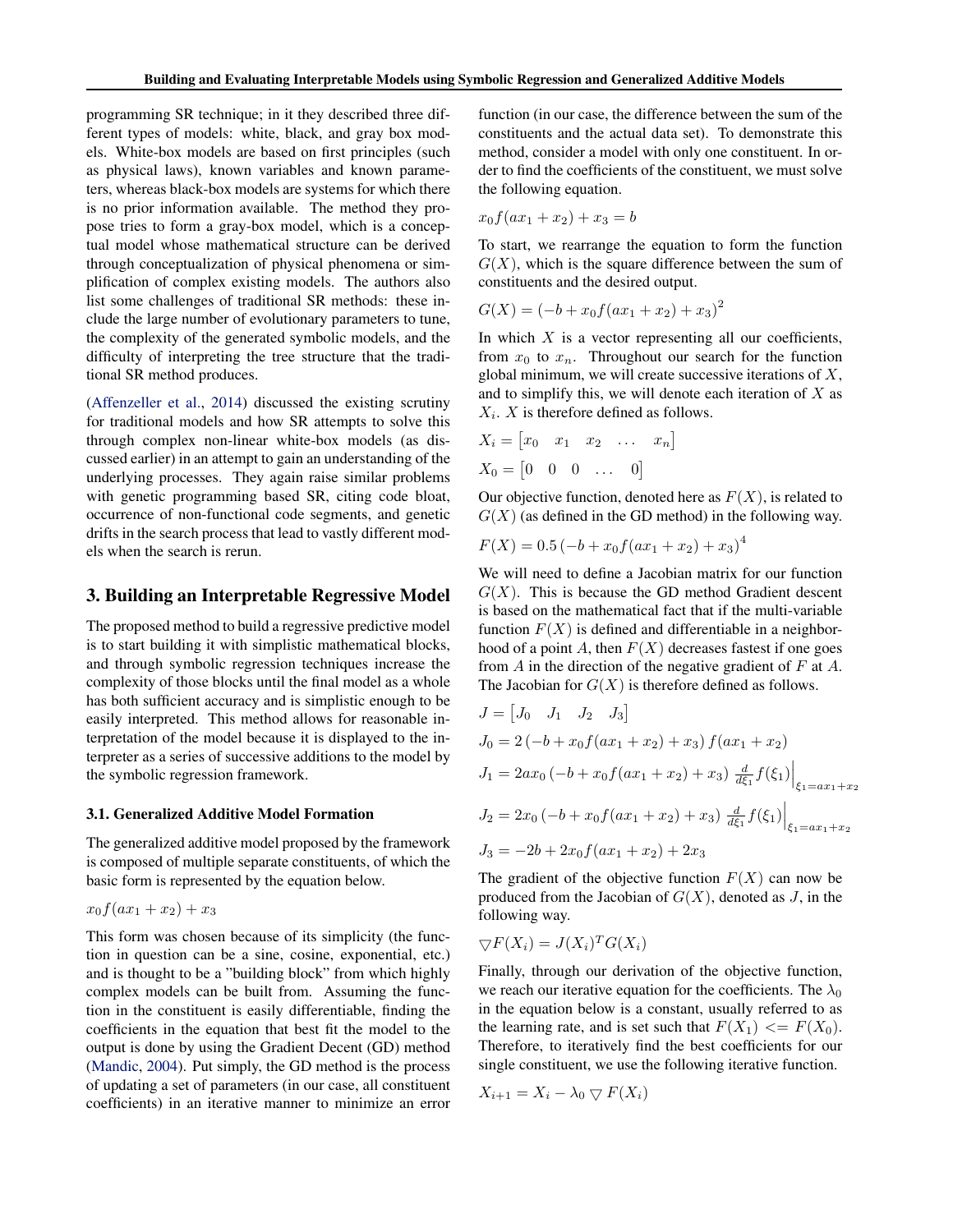This process is valid for a model with only one constituent. Usually, accurate models have a large number of constituents that are all summed together to produce the output. We will demonstrate empirically that increasing the number of constituents in a model produced through our proposed framework increases correlation of the predictions to the actual data.

In the framework implementation, we make use of an automatic symbolic differentiation library, Tensorflow, to automatically derive and iterate over a large and complex equation formed of an arbitrary number of constituents using the GD [\(Abadi et al.,](#page-4-0) [2015\)](#page-4-0). In practice, there are many downsides to the GD method, and it is possible to use the framework with more advanced optimization algorithms, such as the Adam optimization algorithm [\(Kingma & Ba,](#page-4-0) [2014\)](#page-4-0). The use of Tensorflow not only allows the framework to generate arbitrarily large equations using a mix of simplistic functions and compositive functions too; it also allows the framework to run the optimization algorithm on the GPU, yielding extraordinary speedup in time needed for the algorithm to converge to a minimum. The use of this library and hardware acceleration is thought to make this method of symbolic regression the most performant compared to other methods. [The framework code is open](https://github.com/arabiaweather/athena) [sourced on Github and can be viewed by clicking here.](https://github.com/arabiaweather/athena)

#### 3.2. Iteratively Evolving the Model

We presented in the previous section a way of fitting a constituent (or multiple constituents) with known function type using the GD method (or a similar optimization algorithm). However, during model creation we may not know the best combination of functions (or composites of multiple functions), and it is very computer intensive to exhaustively search through all combinations of constituents.

The proposed solution to this is to iteratively evolve a model; this is similar to a genetic algorithm search of symbolic regression methods. The process first randomly generates models with only one constituent composing each model; this is because in each generation of the search, we will add one more constituent to the model. The models are then fit using the GD method, then they are evaluated for accuracy and sorted by their evaluation. We then filter the models so that we are left only with a certain percentage of models that make up the best models of the generation.

To create a new generation in a genetic algorithm search, we need to do two things: we first must cross-over the highest ranking models that passed through our filter, then we mutate these models by randomly adding a new constituent. The cross-over process is done by forming a new model from two highly ranked models; in the process, the new model is generated by adding the constituents of each of the models together, and all products of a cross-over operation are then mutated. This leaves us with more complex models than the previous generation in our search, and it is assumed that these new models have greater accuracy than the models before them.

The use of this iterative evolutionary search for increasingly complex and accurate models is not only for finding accurate models efficiently; this process also greatly helps with the interpretation of the final model. This is because it is very valuable to the interpreter to see a flow chart that shows how the model being interpreted has evolved from a single constituent to a complex multi-constituent model. During each step of the evolution the increase in accuracy is shown along with the additional constituents that were added to the model in that generation. The interpreter is therefore able to see the added value of each part of the model and understand from this "flow chart" the underlying properties of the model.

### 3.3. Empirical Comparison with the Decision Tree method

The result of this iterative search is an interpretable and easily understood predictive model that is close to what was described as a gray-box model in the literature review. We use a decision tree regressor to serve as a comparison for interpretable regressive models. The test involves modeling the surface temperature  $T$  observed from a weather station, using only the time of day  $t$  and the relative humidity  $H$  recorded by the station. The model generated from the framework is detailed below.

$$
T(t, H) = \frac{53.0}{( (0.012rh + 2.0)^2)^{0.68}} +
$$
  
3.4 sin  $\left(\frac{716\pi}{1947} \text{time} - \frac{2359}{2493}\right)$   
3.4 sin  $\left(\frac{5238\pi}{2909} \text{time} - \frac{5984}{7753}\right) + 8.7$ 

Through empirical testing, the decision tree (even at a depth of 50) does not reach in terms of accuracy what a model produced from our framework reaches at a magnitude smaller complexity. On our cross-validated testing dataset (10-fold), the decision tree achieves around 72% correlation at a tree depth of 50, whereas the frameworks produced equation achieves around 80% correlation using only 4 constituents.

## 4. Interpretable Model Evaluation

## 4.1. Constituent Contribution Factor

Given a predictive regressive model that can be divided into multiple individual independent constituents, we can find what we coin as the "contribution factor" of each independent constituent. In our context, the contribution we are referring to is mathematical contribution of the constituent to the overall model output.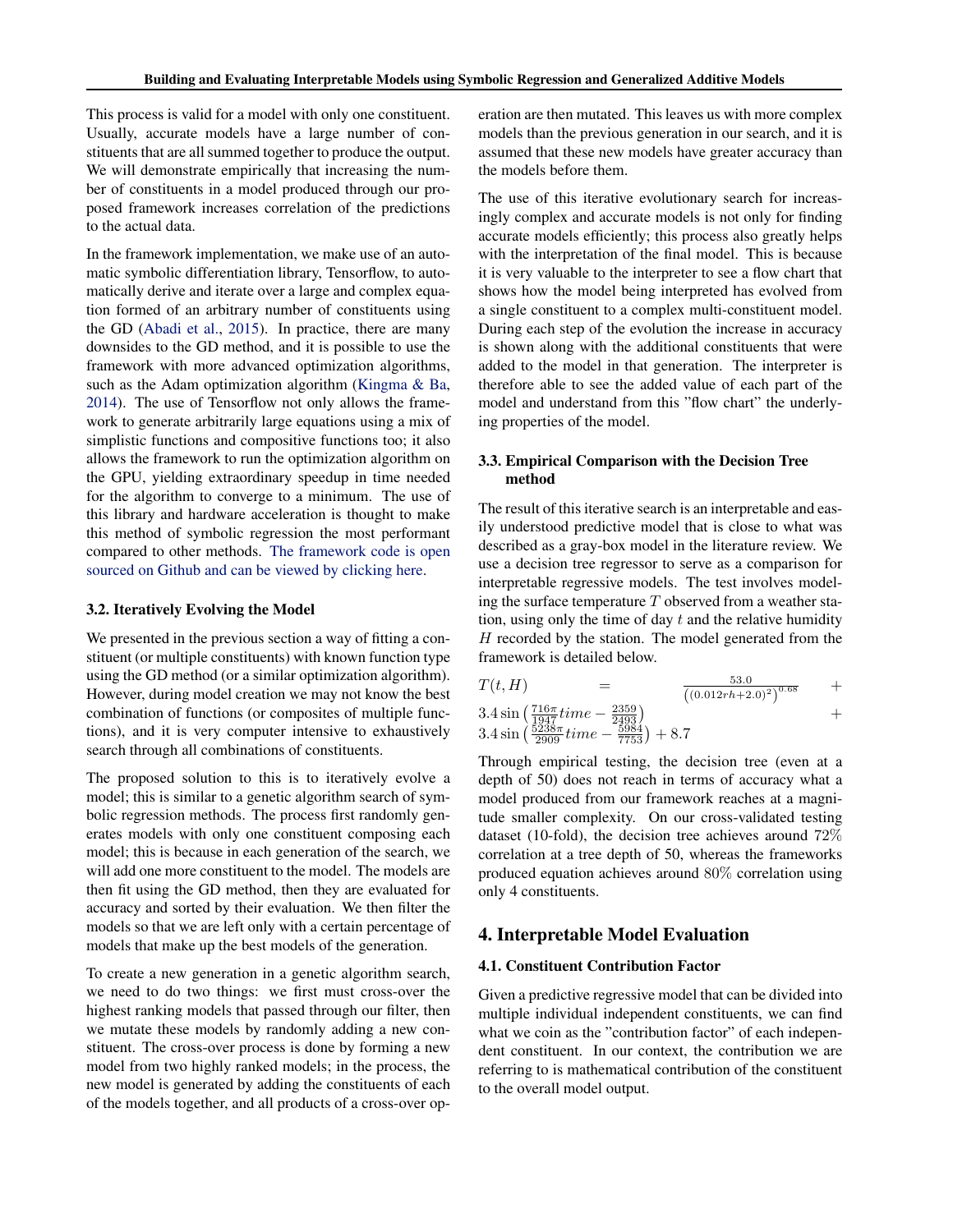To find the contribution of each constituent, we will need to create a statistical confidence interval for the output of that constituent as a percentage of the average output, given a well defined reasonable range of inputs that influence to the constituent in consideration.

There are a number of benefits to generating constituent confidence intervals of a model that relate directly to the interprebility of that model. Because each confidence interval is represented as a percentage of the average output, this gives the interpreter an idea of how important a certain feature is within the model and how it governs the output; similarly, the differing range of intervals given their corresponding confidence levels show how variant the contribution of the constituent is, and may give the interpreter some idea of how volatile this constituent is.

In Figure 1, through empirical analysis and by using our weather station observational dataset, we outline the relationship between average constituent contribution (as a percentage of the output) and the accuracy gained from the model. The graph shows a negative correlation between average constituent contribution and model accuracy, and signifies that an accurate model gains strength through a small average constituent contribution. In Figure 2, through the same empirical analysis we outline the relationship between the number of constituents of the model generated by our framework, and the accuracy of the model. The graph shows a positive correlation between the number of constituents and the model accuracy; this signifies that a strong model contains a large number of constituents.

#### 4.2. Model Partial Derivation

Another test for interprebility of a model is the correlation of the input/output partial derivatives for the model and data set. This can be explained simply as such: given a model with a clear relationship between the partial derivatives (which can be interpreted as the change in output given a change in a particular input of interest) of the model and for the actual data, it is easier for the interpreter to gain confidence in the output of this model, and the model is therefore more interpretable. This causation stems from the fact that partial derivatives for the actual data set may already be known, or at least the interpreter may have some idea as to what the derivative shape may look like for a particular subset of the input parameters (this may be thought of as derivatives that stem from traditional scientific fields, of which the relationships between variables has already been understood to some degree).

The correlation between the model derivative of a particular constituent and the corresponding derivative generated from the data set is best described by a non-linear correlation coefficient or indicator, such as the Coefficient of Determination. The need for a non-linear coefficient of correlation is mainly due to the non-linear nature of partial derivatives and the need to find a correlation indicator that shows the similarity between shapes.

To a model interpreter, there is large value in seeing high partial derivative correlations for the majority of constituents of a model; it shows to the interpreter that the model inhibits constituents whose derivatives are similarly shaped to the real derivatives approximated from real data. The models sensitivity to change in input, and most importantly the correlation between model change and actual change, can be therefore interpreted with confidence. Consequently, a model that is easier to partially differentiate is a more interpretable model than a model that is harder to partially differentiate.

To demonstrate this method we use the framework to model surface temperature, similar to what we did in the previous section, and we will assess the partial derivative of temperature by humidity. We want to ask: how much does the surface temperature change due to a change in relative humidity by one unit? Because the framework produces a computational symbolic equation, the partial derivation task is trivial, and the resulting equation is shown below.

$$
\frac{dT}{dH} = -\frac{0.77((0.012H + 0.34)^{5.6})}{(0.012H + 0.34)^2} (0.00083H + 0.024) + 0.068 \sin (2\pi t - \frac{37712}{8993}) - 0.023
$$

Through interpretation of the partial derivative above, we observe a non-linear negative correlation between the surface temperature and relative humidity; this is to say that an increase in relative humidity yields a non-linear decrease in surface temperature. While this is a gross oversimplification, this is true (on average) from a meteorological point of view. The ability of the framework to find underlying physical relationships makes it, in some sense, more interpretable.

#### 4.3. Frequency Domain Analysis

When modeling a time series, especially one that is periodic or exhibits periodic components (or constituents), an interpreter of the model may want to interpret these periodic components in a proper manner, and for that the interpreter may resort to the frequency domain. It is worth noting that while this method exists for time series models, it is generalized easily to any periodic model, so long as it can be analyzed in the frequency domain. Put simply, the frequency domain here refers to the analysis of time series predictive models with respect to frequency, rather than time. To an interpreter of a model, it is useful to both observe the frequencies present in the predictive model, and to compare those frequencies with the corresponding frequencies present in the actual data, or from a prior knowledge of frequencies that should be inherent in the model.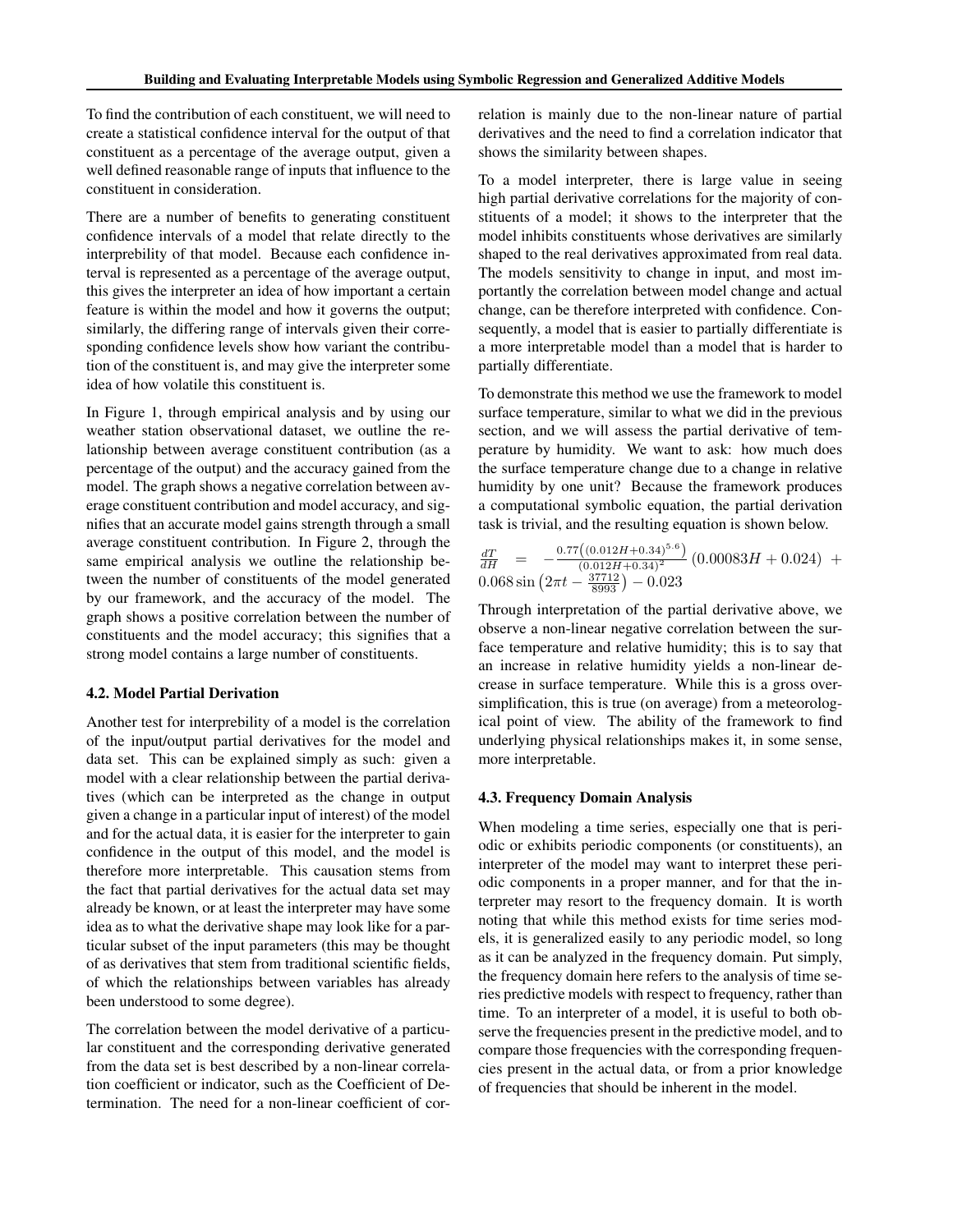<span id="page-4-0"></span>Perhaps out of these three methods, this method is the hardest to implement on all regressive predictive models due to the fact that not all models are easily transformed into the frequency domain in a process known as the Fourier Transform. The Fourier Transform (FT) decomposes a function of time (a signal) into the frequencies that make it up.

When comparing the frequencies present in the predictive regressive model, and in the actual data, it is made clear to the interpreter how closely the model is predicting the periodic components of the time-series; we can therefore say that the frequency domain check for a predictive model is a way of easily interpreting the periodicity of a model. Moreover, by comparing the frequencies present in the model and in the actual data, we are able to interpret the similarity of a model to the actual data in domains different from the traditional time domain, and this increases confidence in the interpretation of a model.

Similar to the test we did previously, we will test this check on our model generated for surface temperature. For simplicity purposes, we only observe the frequency present in a sine wave that relates the hour of day to the temperature.

 $T(t) = 2.762 \sin (2.02813 \pi t - 1.43)$ 

Through a FT of the sine wave above, we can determine that the frequency of the sine wave roughly corresponds to the equivalent of a 24 hour period. Our interpretation of this coincides with our previous meteorological knowledge of the 24 hour period of the solar day, which is the main reason behind the daily temperature fluctuation on Earth.

## 5. Conclusions

In this paper, we presented a framework and several accompanying methods that together allow the creation of complex non-linear interpretable models that are more accurate and more easily understood than previously available methods that utilize SR and GAM. Using the framework, we were able to produce an accurate gray-box model of several weather phenomena such as surface temperature and relative humidity. The combination of accuracy and interprebility in the produced model was hard to achieve using any other framework. Finally, we were able to utilize the three methods outlined in this paper (constituent contribution, partial derivation, frequency domain analysis) to interpret the underlying model and its relation to our previous understanding of meteorology and the physical laws that govern weather phenomena.

## References

Abadi, Martín, Agarwal, Ashish, Barham, Paul, Brevdo, Eugene, Chen, Zhifeng, Citro, Craig, Corrado, Greg S., Davis, Andy, Dean, Jeffrey, Devin, Matthieu, Ghe-

mawat, Sanjay, Goodfellow, Ian, Harp, Andrew, Irving, Geoffrey, Isard, Michael, Jia, Yangqing, Jozefowicz, Rafal, Kaiser, Lukasz, Kudlur, Manjunath, Levenberg, Josh, Mane, Dan, Monga, Rajat, Moore, Sherry, Murray, ´ Derek, Olah, Chris, Schuster, Mike, Shlens, Jonathon, Steiner, Benoit, Sutskever, Ilya, Talwar, Kunal, Tucker, Paul, Vanhoucke, Vincent, Vasudevan, Vijay, Viegas, ´ Fernanda, Vinyals, Oriol, Warden, Pete, Wattenberg, Martin, Wicke, Martin, Yu, Yuan, and Zheng, Xiaoqiang. TensorFlow: Large-scale machine learning on heterogeneous systems, 2015. URL [http://tensorflow.](http://tensorflow.org/) [org/](http://tensorflow.org/). Software available from tensorflow.org.

- Affenzeller, Michael, Winkler, Stephan M, Kronberger, Gabriel, Kommenda, Michael, Burlacu, Bogdan, and Wagner, Stefan. Gaining deeper insights in symbolic regression. In *Genetic Programming Theory and Practice XI*, pp. 175–190. Springer, 2014.
- Braun, Jürgen and Griebel, Michael. On a constructive proof of kolmogorovs superposition theorem. *Constructive approximation*, 30(3):653, 2009.
- Dominici, Francesca, McDermott, Aidan, Zeger, Scott L, and Samet, Jonathan M. On the use of generalized additive models in time-series studies of air pollution and health. *American journal of epidemiology*, 156(3):193– 203, 2002.
- Giustolisi, Orazio and Savic, Dragan A. A symbolic datadriven technique based on evolutionary polynomial regression. *Journal of Hydroinformatics*, 8(3):207–222, 2006.
- Guisan, Antoine, Edwards, Thomas C, and Hastie, Trevor. Generalized linear and generalized additive models in studies of species distributions: setting the scene. *Ecological modelling*, 157(2):89–100, 2002.
- Hastie, Trevor J and Tibshirani, Robert J. *Generalized additive models*, volume 43. CRC press, 1990.
- Kingma, Diederik and Ba, Jimmy. Adam: A method for stochastic optimization. *arXiv preprint arXiv:1412.6980*, 2014.
- Mandic, Danilo P. A generalized normalized gradient descent algorithm. *IEEE signal processing letters*, 11(2): 115–118, 2004.
- Yee, Thomas W and Mitchell, Neil D. Generalized additive models in plant ecology. *Journal of vegetation science*, 2(5):587–602, 1991.